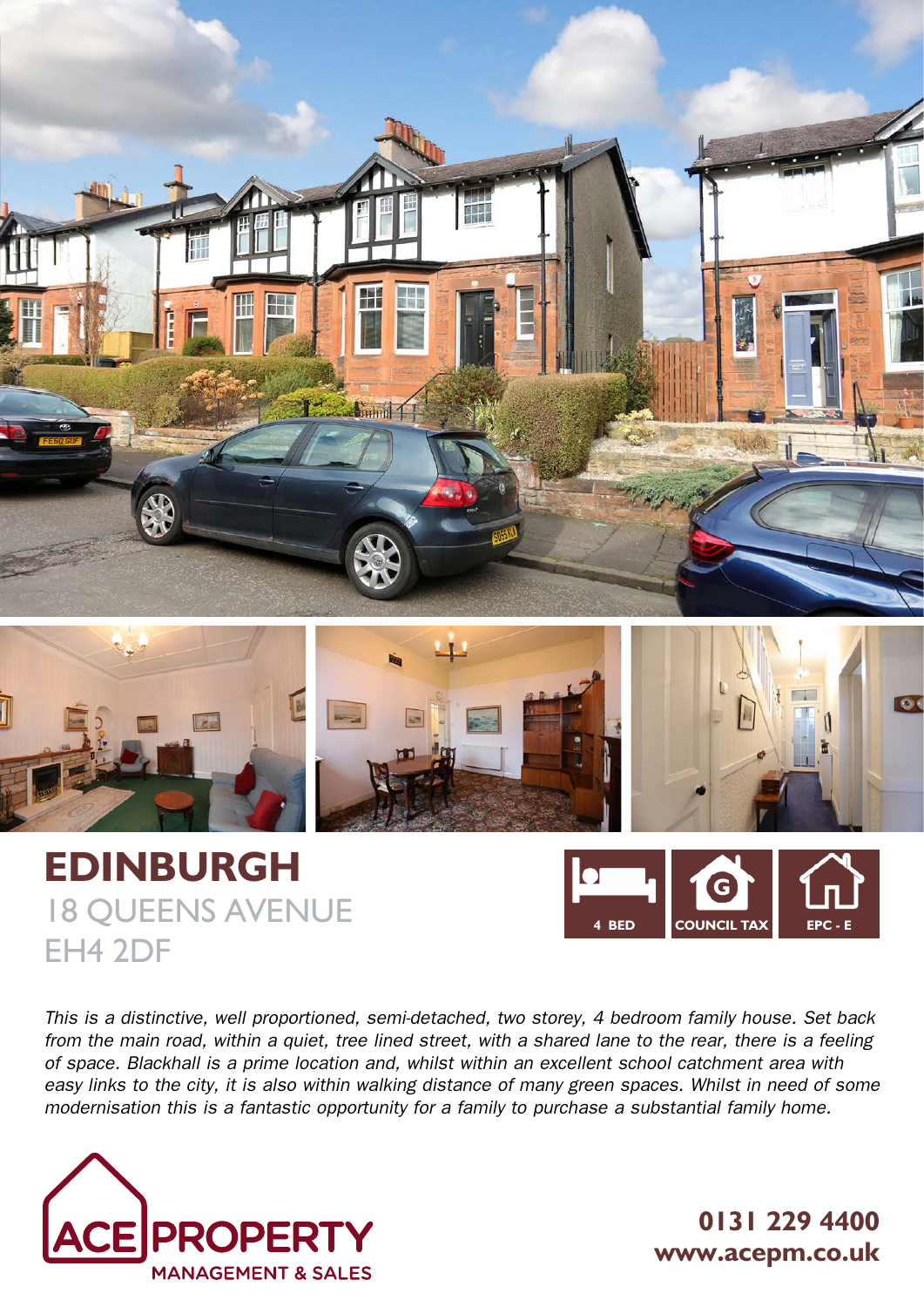

## **ACCOMMODATION**

Ground floor: entrance vestibule; spacious hall with open cloakarea; to the front, generously proportioned living-room with bay window and a feature living flame gas fire; dining-room to the rear, kitchen in the rear outshot that benefits from wall and base units and opens to the garden; study/4th Bedroom to the rear, and shower-room.

Upper Floor: landing; spacious master bedroom with bay window and feature fireplace; double bedroom with built-in wardrobes; one single bedroom and a family bathroom that benefits from an additional shower.

The garden grounds to the front side and rear of the property are made up of a combination of lawn and well stocked mature beds with a wide variety of shrubs plants and mature trees. The spacious rear garden additionally benefits from a shed with access to the garage. With an electric door, the main access to the garage is from the shared lane.

The property benefits from gas central heating and modern double glazing.



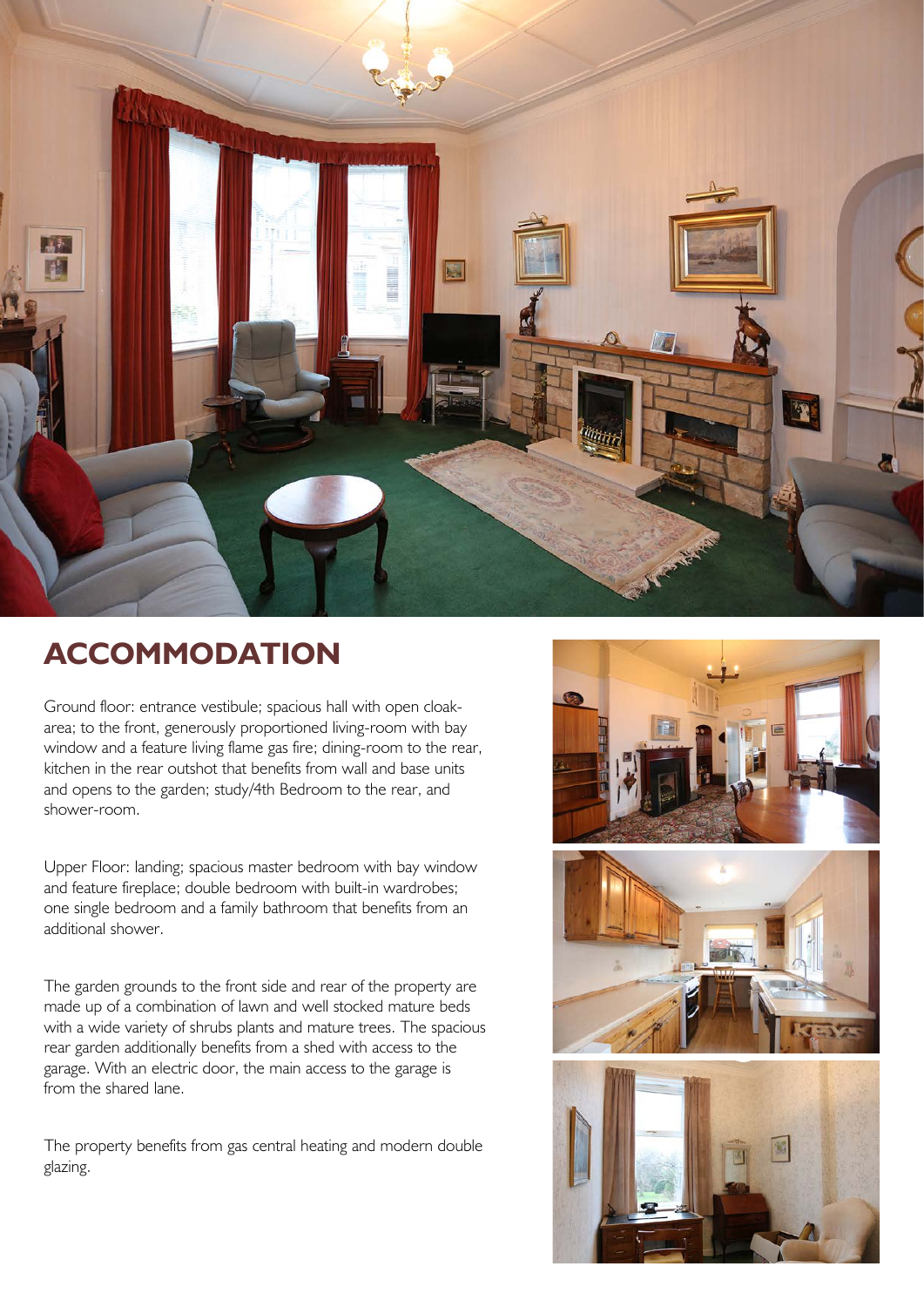

### **AREA**

Blackhall is a popular residential suburb only two miles west of the city centre.

Shopping is well-served with a variety of local outlets including a chemist, hairdresser and newsagent/general store. Whilst supermarkets can be found on Ferry Road, Comely Bank and at Craigleith Retail Park. Nearby Stockbridge also provides a range of quality independent retailers including butchers, fishmongers, cafes, restaurants and bars.

There are highly regarded schools in the vicinity in both the state and private sectors, including The Royal High, Fettes College, Stewart's Melville College, The Edinburgh Academy, St George's, Mary Erskine's, and Blackhall Primary schools.

Leisure opportunities nearby include walks along the Water of Leith, and Cramond Shore, through Inverleith Park or up Corstorphine Hill. There are numerous golf courses in the vicinity as well as both tennis and bowling clubs.

For the commuter, regular bus services take you to the City Centre and surrounding areas. For those traveling further afield, the City Bypass is within easy driving distance and provides access to the main motorway networks, Edinburgh Airport and the Forth Road Bridge, whilst Waverley railway station is also nearby.